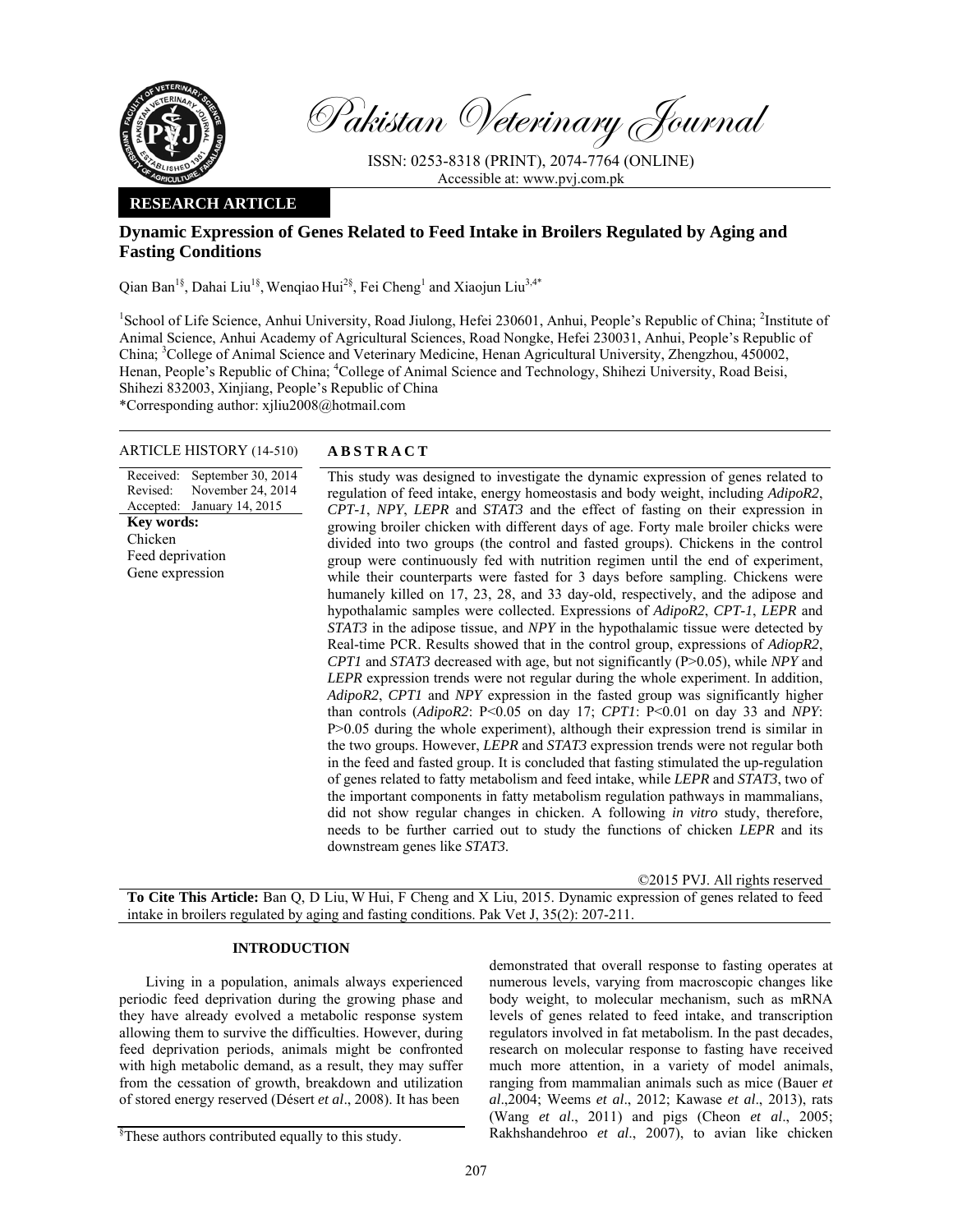In chicken, molecular mechanism of response to feed deprivation mainly involved in the expression of genes related to feed intake like *NPY*, one of the most potent orexigenic factors known to date (Chee and Colmers, 2008) and genes associated with fat metabolism, such as *AdipoR*, acting as mediating the metabolism in chicken (Ramachandran *et al*., 2013), *CPT1*, a mitochondrial enzyme, which is important in many metabolic processes and weight regulation (Liu and Zhu, 2012) and the hot topic of LEPR and even its downstream pathway genes (Xu *et al*., 2013).

However, very little information is available so far about dynamic changes of genes related to feed intake, fatty metabolism and body weight, when deprived of feed at different growth period in chicken and the molecular mechanisms stimulated by fasting remain elusive. The present study, therefore, was designed to detect the dynamic expression of genes including *AdipoR2*, *CPT1*, *NPY*, *LEPR* and *STAT3* in growing broiler chicken at different growth period and also to determine the effect of fasting on expression of these genes.

## **MATERIALS AND METHODS**

**Animals and tissue collection:** Forty male broiler (Aiweiyin) chicks were purchased from a local hatchery (Xinjiang Taikun Chicken Breeders Farm) at 1 day of age and reared in an environmentally controlled room. They were provided *ad libitum* access to feed and water using broiler pellet diet, prior to the experiment. The birds were randomly divided into two groups: the control and fasted groups, with 20 birds in each group. Chicken in each group were divided into 4 cages (5 individuals in each cage), numbered C1, C2, C3, C4, respectively. In the control group, the cages were named as CC1, CC2, CC3, CC4, respectively, while, in the fasted group, they were named FC1, FC2, FC3, FC4, respectively. The experiment programs are carried out as follow: i) Period 1 (days 14- 17): FC1 vs. CC1; ii) Period 2 (days 20-23): FC2 vs. CC2; iii) Period 3 (days 25-28): FC3 vs. CC3; iv) Period 4(days 30-33): FC4 vs. CC4. Collectively, in each period, from the beginning days, chicken in FC group were all fasted for 3 days, while their controls CC were fed con continuously. Chicken in both the two groups were killed through cervical dislocation on 17, 23, 28, 33 day-old, respectively (n=5 for each age and group). At each sampling, the broilers were weighed. Samples of left abdominal adipose tissue and hypothalamic were removed, frozen immediately in liquid nitrogen and stored at -80°C for RNA extraction.

**RNA extraction and reverse transcription:** RNA was extracted from up to 100 mg of above tissues, using TRIzol reagent (Invitrogen, USA) as specified by the manufacturer's protocol. Total RNA of each sample (500 ng) was reversely transcribed using the Prime Script RT reagent kit with gDNA Eraser (TaKaRa, Dalian, China) in accordance with the manufacturer's instructions.

**Real-time PCR:** Real-time PCR reaction was carried out in a total volume of 20 uL, consisting of 2uL cDNA, 12.5 µL SYBR (TaKaRa), 0.5 µL each primer (Table 1), and 4.5  $\mu$ L ddH<sub>2</sub>O. The reactions were conducted on an MX3000p real-time PCR machine (Agilent Technologies, Stockport, UK) using the conditions: 94°C for 5 min, followed by 35 cycles of  $94^{\circ}$ C for 30 s and  $72^{\circ}$ C for 30 s. All the target genes were amplified in a similar protocol with the exception of the annealing temperature illustrated in Table 1. Amplification reactions in triplicate for each sample were performed and the results were normalized to the *GAPDH* gene expression level.

**Statistical analysis:** The relative mRNA expression level of genes was calculated by "normalized relative quantification" method and statistical analysis was carried out using SPSS version 17.0. One-way ANOVA test and repeated measure of ANOVA were used for statistical analysis of normalized gene copy number and differences were considered significant at P<0.05.

## **RESULTS**

**Fasting retards growth:** In the present study, chicken continuously fed grew significantly over the course of experiment, whereas their counterparts which relatively suffered retarded growth (Table 2). Body weight of feed deprivation chicken (FD) was significantly lower than ad lib fed broilers (AL), during different growth phase (on day 18: AL vs. FD = 610 g vs. 390 g, P<0.05; on day 23, AL vs.  $FD = 820$  g vs.  $670$  g,  $P > 0.05$ ; on day 28, AL vs.  $FD = 1250$  g vs. 920 g, P<0.01; on day 33, AL vs.  $FD =$ 1470 g vs. 1280 g P<0.05) (Table 2) .

**Fasting altered the expression of** *AdipoR2***,** *CPT1***,** *NPY***,**  *LEPR* **and** *STAT3***:** In the present study, expressions of *AdipoR2*, *CPT-1*, *LEPR* and *STAT3* in the adipose tissue, and *NPY* in the hypothalamic tissue of growing broiler chicken both in control group and fasting group, were detected by Real-time PCR method, and expression levels were illustrated in Table 3. *AdiopR2*: *AdiopR2* mRNA showed downward trend both in the control group and fasted group during the experiment. However, *AdiopR2*  mRNA expression was higher in fasted broilers than control at each sampling days, especially on day 17 (P<0.05). *CPT1*: In control broilers, a slight decrease of *CPT1* mRNA expression was noticed*.* However, their agematched counterparts in the fasted group, displayed a higher *CPT1* mRNA expression, at the same age, especially at the end of the experiment (on day 33). At this time point, expression levels in the fasted group were nearly 10-fold higher as compared with control group (P<0.01). *NPY***:** chicken in both fasted group and control group showed a similar expression trend during the period, although fasting birds have a relatively higher expression, however, there was no significant difference between the two groups at same growth period. *LEPR***:** *LEPR* expression in the control group increased with age from day 17 to day 23, showing a peak expression on day 23 then, it decreased with a slight rise at the end of experiment. Reversely, *LEPR* mRNA expression in the fasted group decreased with age, although a slight increase occurred in the period from day 28 to day 33. No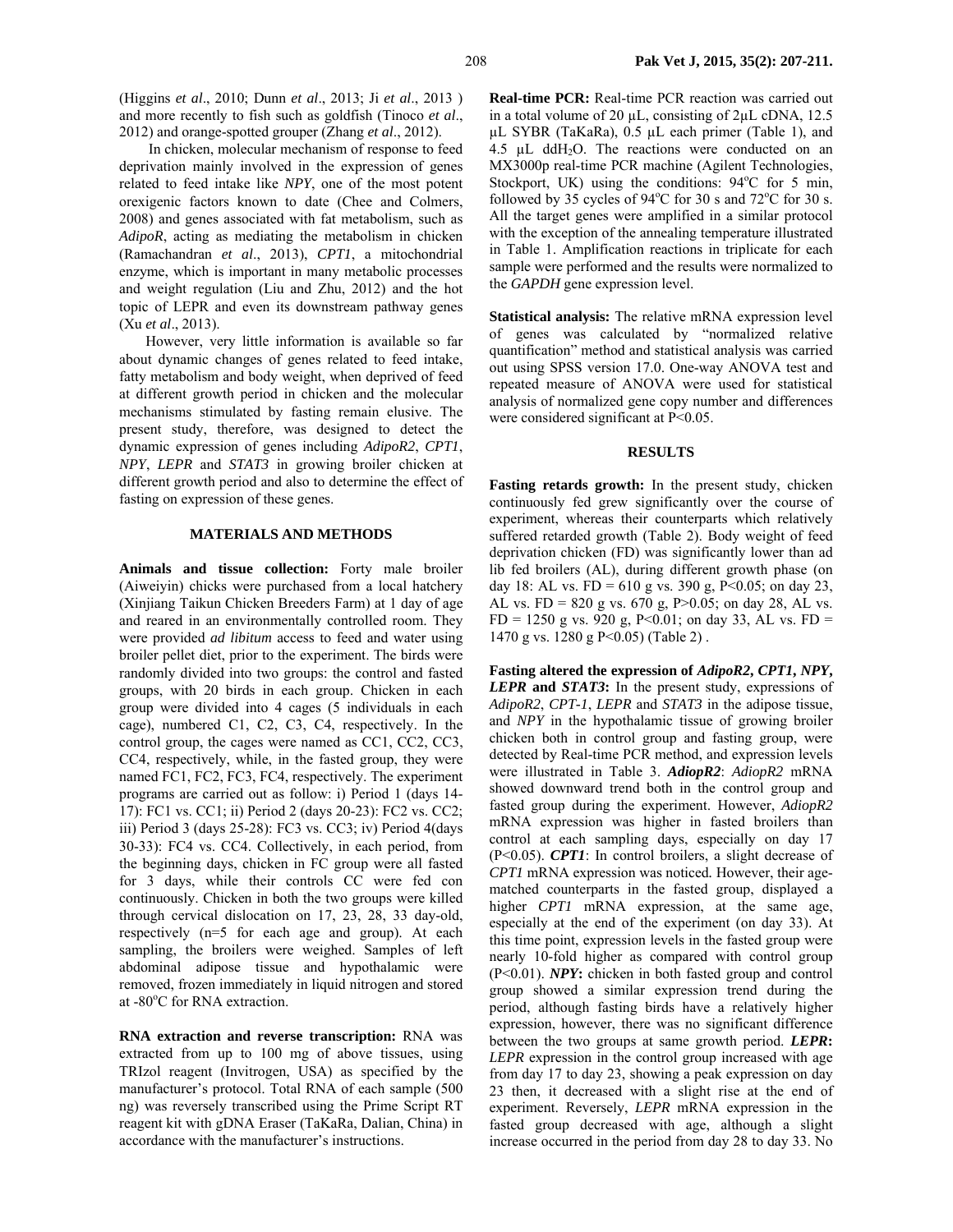## **DISCUSSION**

The present study, therefore, was designed to detect the dynamic expression of genes including *AdipoR2*, *CPT1, NPY*, *LEPR* and *STAT3* in growing broiler chicken at different growth period and also to determine the effect of fasting on expression of these genes*.* 

*AdiopR2*: In the present study, we found that *AdiopR2*  mRNA expression was higher in fasted broilers than control at each sampling days, especially on day 17. It may be due to the fact that after 3 days' feed deprivation, chicken in fasted group suffered from a loss of weight severely, thus, resulted in an increased *AdipoR2* expression level, as *AdipoR2,* a receptor of adiponectin, which modulates a number of metabolic processes including lipogensis, glucose regulation and fatty acid oxidation in mammalian and avian, and was negatively correlated with fat synthesis (Ramachandran *et al*., 2013). The results of this study are in line with the findings of Ramachandran *et al*. (2007) who found that after 2 days feed deprivation, *AdiopR2* mRNA expression significantly increased in chicken adipose tissue. It is, therefore, partially concluded that AdiopR2 is affected by feed deprivation in broiler chicken, especially on day 17.

*CPT1*: **A** mitochondrial enzyme, is important in many metabolic processes, as well as weight regulation. In this study, we detected *CPT1* mRNA expression in the adipose tissue of growing broiler chicken both in control group and fasting group. A slight decrease in *CPT1* mRNA expression was noticed, in broilers fed ad lib. This may be due to the reason that chicken experienced a significant growing time during the period of days 17-33, and the fatty acid oxidation process occurred in them was less dominant compared with the fat acid synthesis during this period. Hence, they might not need any more *CPT1*, which functions as a rate-limiting enzyme in the process of fatty acid oxidation. However, their age-matched counterparts displayed a higher *CPT1* mRNA expression, at the same age, especially at the end of the experiment (on day 33). Present study findings are similar with the previous observation reported by Song *et al*., (2012), who found that *CPT1* mRNA expression in feed deprivation chicken for 2 days was significantly higher than that of fed ad lib., suggesting that feed deprivation was associated with the up-regulation of *CPT1* mRNA. We hypothesis the reason that after feed deprivation, chicken need more fatty acid oxidation to achieve energy for survive. However, in order to survive for a long time, chicken need a negative feedback to control its oxidation, thereby resulting in the up-regulation of *CPT1* mRNA, which might play a role of rate-limiting during the process of fatty acid oxidation. However, the phenomenon in this

study that fasted chicken displayed a higher *CPT1* mRNA expression than the controls, were not inconsistent with the previous study reported by Liu and Zhu (2012), who found that fasting 24h significantly decreased *CPT-1* mRNA levels in the hypothalamus tissue compared to *ad libitum* fed chickens, this difference might be derived from the tissue specific expression of *CPT-1* in chicken. In addition, in present study, we also found that feed deprivation at different age resulted in different *CPT1* mRNA expression in chicken, which might be associated with the body weight, in detail with fatty.

*NPY*: In mammals, *NPY* is one of the most potent orexigenic neuropeptides known to date (Schwartz, 2001; Mercer *et al*., 2011). In avian as in other vertebrates, *NPY*  appears to be involved in the regulation of feeding. In this study, *NPY* mRNA expression in hypothalamic tissue of broiler chicken both in control group and fasting group were detected. *NPY* genes in control group showed a downward trend, with exception of a little rise on day 28, but not excess the peaking level on day 17. Hausman *et al*., 2012 found that in the adipose tissue of broiler chicken, *NPY* mRNA expression upregulated with age between days 9 and 33. This difference might be due to the fact that expression of *NPY*, functions in the appetite regulatory network, differed in different tissues. It might be due to the reason that chicken selected in the study, as the *NPY* expression is also influenced by chicken lines (Huang *et al*., 2010).

Likewise, fasted group broilers showed a similar *NPY* mRNA expression trend as that in controls on days 17, 23, 28 and 33, respectively. However, fasting birds have a relatively higher expression, although there was no significant difference between the two groups at same growth period. It has been demonstrated that feed deprivation is related to enhanced hypothalamic *NPY* gene expression in mammalian and avian species, including chicken (Higgins *et al*., 2010; Song *et al*., 2012) and quail (Phillips-Singh *et al*., 2003). The data represented in the current study are consistent with these findings, showing that *NPY* mRNA levels were significantly upregulated in feed deprived chickens relative to their ad libitum fed counterparts, during whole experiment, confirming that *NPY* is naturally increased in fasted chick Higgins *et al*., 2010; Song *et al*., 2012).

*LEPR*: *LEPR* is the receptor of leptin, which expressed in at least six isoforms in mammals, and two isoforms, in chicken (Liu *et al*., 2007). In mammals, *LEPR* plays a crucial role in *leptin* function process, which involved in a variety of regulation pathways. Currently, physiological function and utility of chicken adipose tissue *LEPR* is still unclear (Ashwell *et al*., 1999; Pitel *et al*., 2010). In the present study, *LEPR* expression increased with age from day 17 to day 23, showing a peak expression on day 23 then, it decreased with a slight rise at the end of experiment. Hausman *et al.* (2012) found that *LEPR*  decreased with age during growth period of days 21-42 in broiler chicken. In the present study, *LEPR* expression decreased from day 23 onward, which was in line to the finding of Hausman *et al.* (2012). Cassy *et al.* (2004) found an increasing *LEPR* expression between days 9-33, in the brain of layer and broiler chicks. Our study was not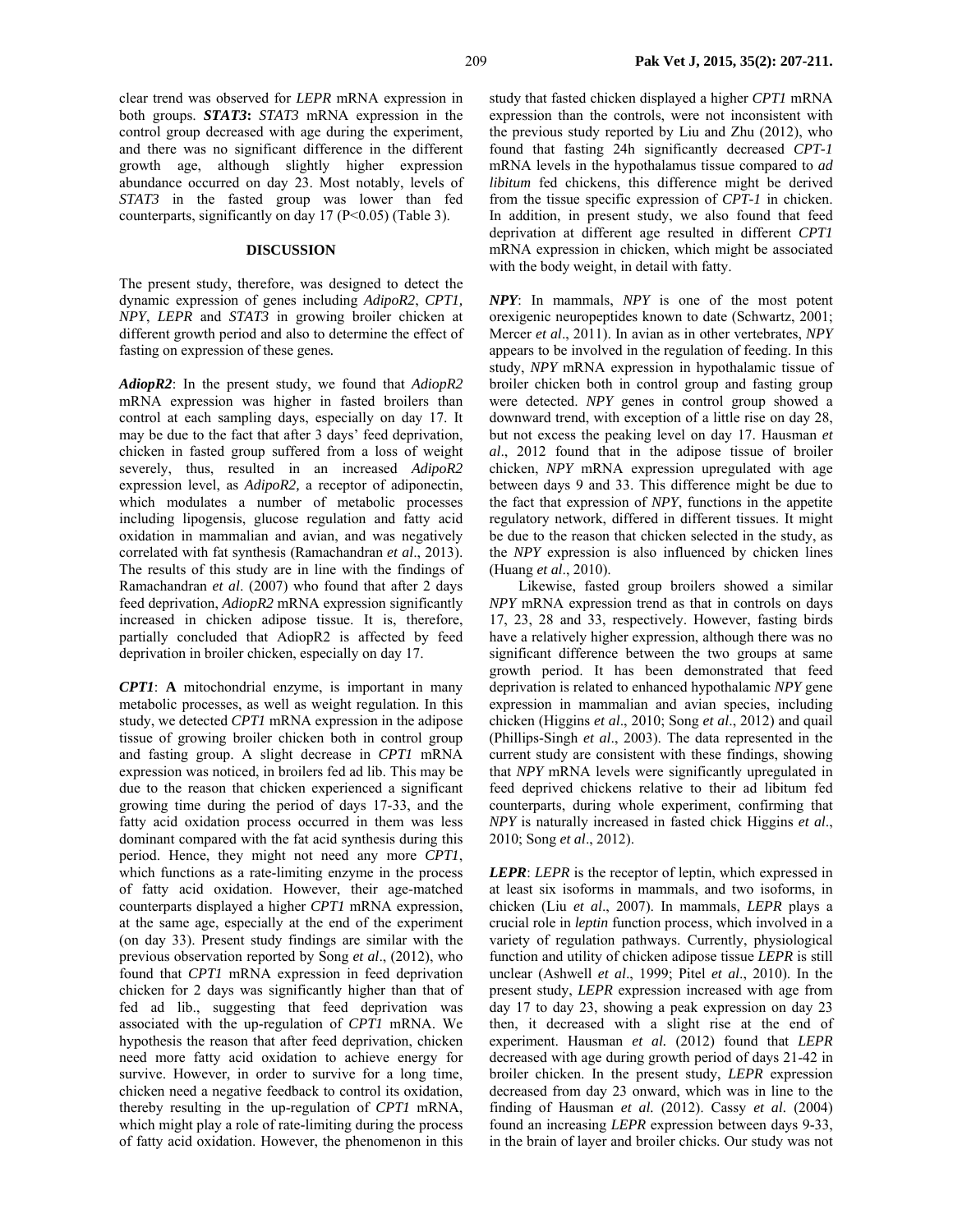| Gene         | Primer sequence 5'-3'                               | Product size/bp | Annealing temperature (°C) | Acc. No.     |
|--------------|-----------------------------------------------------|-----------------|----------------------------|--------------|
| AdipoR2      | F:TGGCTGAAGGACAACGATTA<br>R:GGCAGAGGAACAACACAAAAC   | 145             | 58                         | NM 001007854 |
| $CPT-I$      | F:CTCTCGACGAGCCAAACCC<br>R:CCGCAATGATATACGAAACGC    | 133             | 51                         | DQ314726     |
| <b>NPY</b>   | F:CGGTGCTGACTTTCGCCTT<br>R:AATGTTTTCTGTGCTTTCCCTC   | 230             | 52                         | NM 205473    |
| <b>LEPR</b>  | F: CACACCATTACAATTCTAGCC<br>R: ACCCACTTCATCTCCTCTTC | 231             | 55                         | NM 204323    |
| STAT3        | F:CTGACCAACAACCCCAAGAAC<br>R: CAGCCAGACCCAGAAAGAGAA | 249             | 54                         | NM 001030931 |
| <b>GAPDH</b> | F:GCCCAGAACATCATCCCA<br>R:CGGCAGGTCAGGTCAACA        | 180             | 56                         | NM 204305    |

F: forward primer; R: reverse primer; Acc. No: GenBank accession number. Primers were designed according to the sequence of the target genes by their Acc. No. in GenBank.

| <b>Table 2:</b> Effects of nutritional state on body weight in growing broiler chickens |  |  |  |
|-----------------------------------------------------------------------------------------|--|--|--|
|-----------------------------------------------------------------------------------------|--|--|--|

**Table 1:** Primer sequence of the target gene

| Cage                                | Growing days (day)                                                             | Body weight (g)              |                                              |
|-------------------------------------|--------------------------------------------------------------------------------|------------------------------|----------------------------------------------|
|                                     |                                                                                | Feed group                   | Fasted group                                 |
| FCI vs. CCI                         | 14 (Initial)                                                                   |                              | $420 \pm 10$                                 |
|                                     | 17 (Feed/Fasted for 3 days)                                                    | $610±21$ (feed continuously) | $390±15$ (fasted for 3 days)                 |
| FC <sub>2</sub> vs. CC <sub>2</sub> | 20 (Initial)                                                                   |                              | 700±24                                       |
|                                     | 23 (Feed/Fasted for 3 days)                                                    | 820±23 (feed continuously)   | $670\pm35$ (fasted for 3 days)               |
| FC3 vs. CC3                         | 25 (Initial)                                                                   |                              | 930±40                                       |
|                                     | 28 (Feed/Fasted for 3 days)                                                    | 1250±45 (feed continuously)  | $920\pm42$ <sup>**</sup> (fasted for 3 days) |
| FC4 vs. CC4                         | 30 (Initial)                                                                   |                              | 1300±74                                      |
|                                     | 33 (feed/fasted for 3 days)                                                    | 1470±82 (feed continuously)  | 1280±70 <sup>*</sup> (fasted for 3 days)     |
|                                     | *P<0.05 (Feed Group vs. Fasted Group); **P<0.01 (Feed Group vs. Fasted Group). |                              |                                              |

**Table 3:** Dynamic mRNA expression of *AdipoR2, CPT1, NPY, LEPR and STAT3* in broilers regulated by aging and fasting conditions

| Gene        | Group | <b>Experimental Days</b> |                                                |                                                         |                         |
|-------------|-------|--------------------------|------------------------------------------------|---------------------------------------------------------|-------------------------|
|             |       |                          | 23                                             | 28                                                      | 33                      |
| AdipoR2     |       | $0.05883 + 0.00700$      | $0.03249 \pm 0.00393$                          | $0.00756 \pm 0.00091$                                   | 0.02236±0.00869         |
|             |       | $0.21262 \pm 0.07434*$   | $0.06210 \pm 0.03250$                          | $0.01392 \pm 0.00822$                                   | $0.03844\pm0.0007$      |
| <b>CPT1</b> |       | $0.01230 \pm 0.00720$    | $0.00567 \pm 0.00270$                          | $0.00472 \pm 0.00270$                                   | $0.00474\pm0.00170$     |
|             |       | 0.02388±0.00990          | $0.01428 \pm 0.00430$                          | $0.01439 \pm 0.00440$                                   | $0.04627 \pm 0.02630**$ |
| <b>NPY</b>  |       | 0.050378+0.00411         | 0.024364+0.00169                               | 0.03860+0.00498                                         | 0.02521+0.00285         |
|             |       | $0.11824 \pm 0.02090$    | $0.06319 \pm 0.00367$                          | $0.08377 \pm 0.01648$                                   | $0.043617 \pm 0.00198$  |
| <b>LEPR</b> |       | $0.00004 \pm 0.00001$    | $0.00033\pm0.00010$                            | $0.00006 \pm 0.00003$                                   | $0.00011 \pm 0.00003$   |
|             |       | $0.00018 \pm 0.00008$    | $0.00003 \pm 0.00001$                          | $0.00007 \pm 0.00002$                                   | $0.00008 \pm 0.00002$   |
| STAT3       |       | $0.10935 \pm 0.01307$    | $0.03373 \pm 0.01500$                          | $0.00051 \pm 0.00003$                                   | $0.00289 \pm 0.00017$   |
|             |       | $0.00282 \pm 0.00014*$   | $0.02303 \pm 0.01350$                          | $0.00183\pm0.00007$                                     | $0.00981 \pm 0.00400$   |
| - -         | - -   | $- - -$<br>$\cdots$      | .<br>$\sim$ $\sim$ $\sim$ $\sim$ $\sim$ $\sim$ | $\cdot$ $\cdot$ $\cdot$ $\cdot$ $\cdot$ $\cdot$ $\cdot$ | .                       |

C: Control group, F: Fasted group; Values (mean+SD) bearing single (P<0.05) or double asterisk (P<0.01) at a specific day between the two groups (C vs. F) differ significantly.

consistent with the results of Hausman *et al.* (2012), which may be resulted from the different tissue selected in the study.

Unlike in the control group, *LEPR* mRNA expression in the fasted group decreased with age, although a slight increase occurred in the period from day 28 to day 33. No clear trend was observed for *LEPR* mRNA expression in both groups. This phenomenon suggested that *LEPR* might have no effect on feed intake in chicken. Recently, Gertler *et al.* (2013) found that *LEPR* is not implicated in the control of appetite or adipose homeostasis in chickens. It is, therefore, necessary to carry out further study to investigate the function of *LEPR* in chicken.

*STAT3*: *STAT3* is the downstream component of leptin/LEPR pathway. In the present study, it was notable that *STAT3* mRNA expression in the fed group decreased with age, during the experiment, and there was no significant difference in the different growth age, although slightly higher expression abundance occurred on day 23. Most notably, levels of *STAT3* in the fasted group were lower than fed counterparts, significantly on day 17. Bergan *et al.* (2012) found that fasting resulted in the deactivation of *STAT5* gene in adipose tissue of rainbow trout, which is consistent with our results, although the species are different.

**Conclusion:** In the present study, *CPT1*, *AdipoR2* and *NPY* expression in the fasted group was higher than control group, while *LEPR* and *STAT3* expression trends were not regular in growing broiler chicken both groups. It is, therefore, concluded that fasting stimulated the upregulation of genes related to fatty metabolism and feed intake, in chicken, while *LEPR* and *STAT3*, two of the important components in fatty metabolism regulation pathways in mammalians, did not show regular changes in chicken. A following *in vitro* study, therefore, need to be further carried out to study the chicken *LEPR* function and its downstream genes, like *STAT3*.

**Acknowledgement:** This work was supported by Research Fund for the Oasis scholars Program of Shihezi University; and Research Fund for the Doctoral Program of Anhui University (J10113190031).

#### **REFERENCES**

- Ashwell CM, SM Czerwinski, DM Brocht and JP McMurtry, 1999. Hormonal regulation of leptin expression in broiler chickens. Am J Physiol-Reg I, 276: R226-R232.
- Bauer M, AC Hamm, M Bonaus, A Jacob, J Jaekel, H Schorle, MJ Pankratz, and JD Katzenberger, 2004. Starvation response in mouse liver shows strong correlation with life-span-prolonging processes. Physiol Genomics, 17: 230-244.